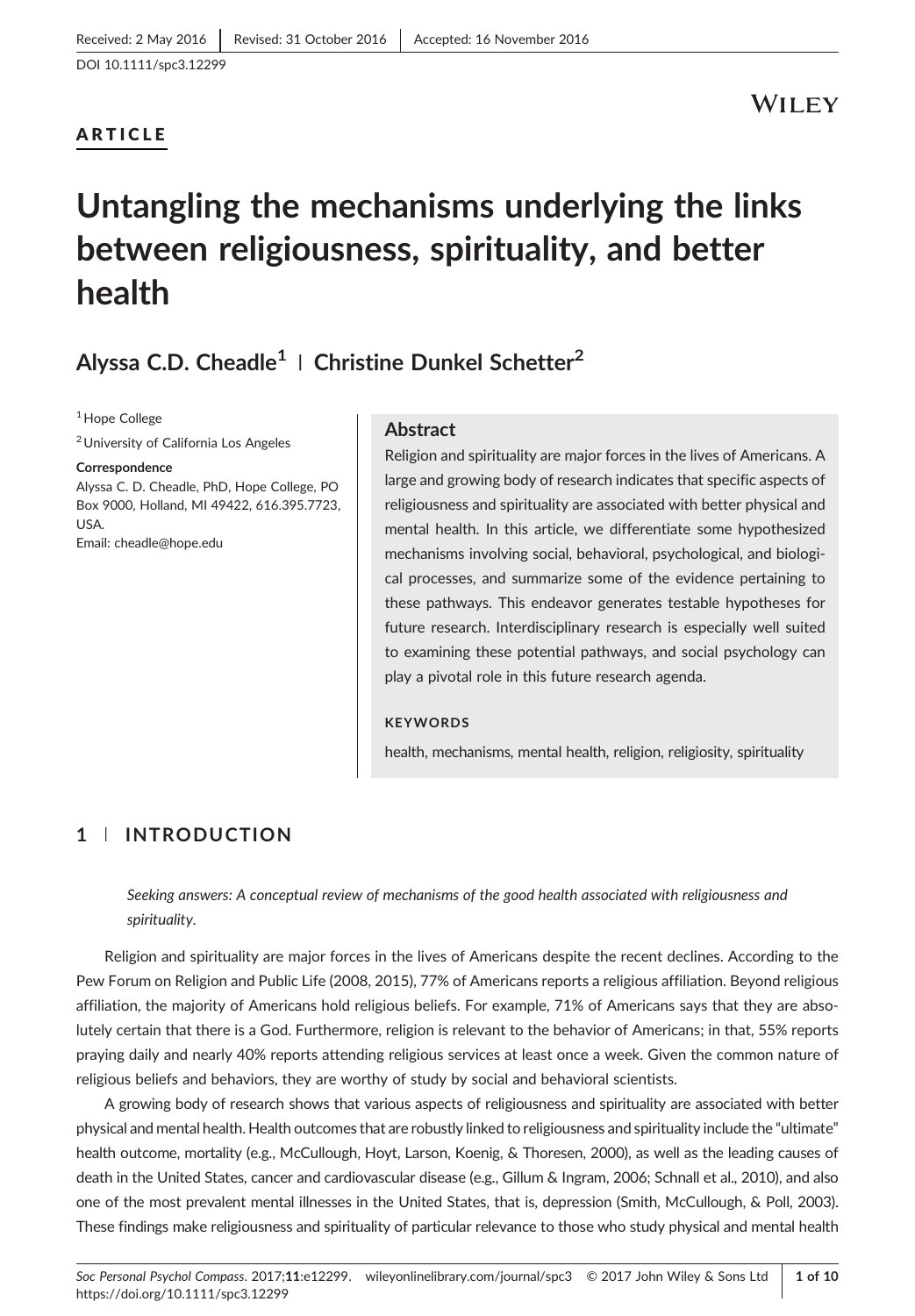and the many biopsychosocial mechanisms responsible. It is notable that for certain health outcomes and particular dimensions of religiousness—such as certain beliefs, qualities of relationships with God, and some denominational affiliations—the empirical evidence suggests negative associations with health, or none at all. This paper focuses mainly on the associations of religiousness and spirituality with positive or better health, consistent with the bulk of existing research.

Religiosity and spirituality are typically considered to be interrelated but empirically and theoretically distinct. Both are conceptualized as dimensions of human experience that involve beliefs, practices, and experiences related to transcendent or sacred reality (Hill et al., 2000; cf. Koenig, 2008). However, religiousness is typically thought of as involving behaviors related to organized traditions, whereas spirituality usually refers to beliefs and experiences. This distinction is reflected in people's self‐identifications as well; that is, data from the Pew Forum on Religion and Public Life (2012) indicate that 65% of the U.S. population identifies as religious (and spiritual or not), whereas 18% identifies as spiritual but not religious and 15% as neither.

This paper reviews the relevant theories and outlines hypothesized mechanisms regarding associations of religiousness, spirituality, and health. Because religion and spirituality are robustly associated with both physical and mental health, untangling the mechanisms will advance knowledge and future research. Furthermore, these mechanisms have implications for improving wellness within communities and for individuals. We identify four possible pathways—social, behavioral, psychological, and biological—and summarize evidence for each of these pathways. Where possible, we focus on studies that specifically test mediation by these pathways. Finally, we highlight promising areas for future research.

#### 1.1 | Mechanisms of the associations of religiousness, spirituality, and health

A number of mechanisms have been proposed to explain the associations of religiousness and spirituality with health outcomes. Dimensions of both religiousness and spirituality may have influence through more proximal social,



FIGURE 1 Pathways from religiousness and spirituality to social (a and d), behavioral (b and e), and psychological mechanisms (c and f) and from those mechanisms to mental and physical health (paths g‐l) may explain the observed associations between religiousness and spirituality and health. Potential biological mechanisms are represented by paths leading from religiousness and spirituality to biological mechanisms, paths q and r, and paths leading from social factors to mental and physical health, paths s and t. Potential associations of social, behavioral, and psychological mechanisms and markers of physiological processes are represented by paths n, o, and p. Mutual influences between mechanisms are represented by paths u, v, and w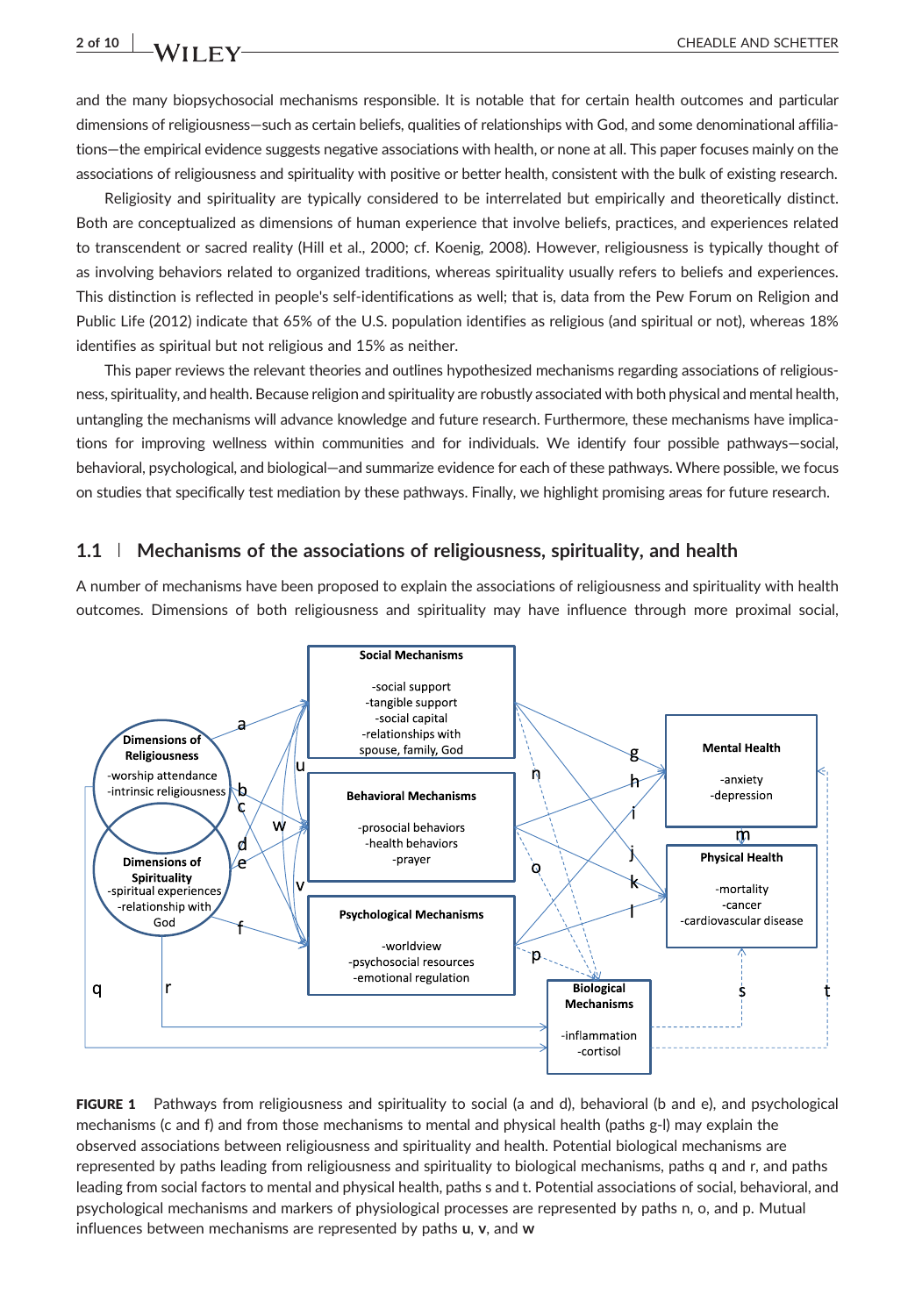behavioral, and psychological influences on mental and physical health. In Figure 1, the key pathways from religiousness and spirituality to mental and physical health are depicted along the known links between mental and physical health (pathway m). Dimensions of religiousness and spirituality are shown as distinct for the most part but with some overlap, as consistent with definitions and common use.

#### 1.1.1 | Social mechanisms

Many religious and spiritual groups, practices, and behaviors are inherently social. Social support and social interaction are generally beneficial to health based on considerable empirical evidence (Cohen, 2004; Thoits, 2011). As a result, many scholars have hypothesized that religiousness and spirituality may influence health through their social concomitants and effects (Powell, Shahabi, & Thoresen, 2003). In Figure 1, these pathways are represented by paths leading from religiousness and spirituality to social factors (paths a and d) and paths leading from social factors to mental and physical health (paths g and j). The health‐relevant social components of religiousness and spirituality likely also include emotional and tangible social support as well as characteristics of relationships with family members. Empirical evidence supports these associations. Religiousness and spirituality are related to greater social support and especially emotional support (e.g., Krause & Bastida, 2009), tangible or instrumental support, especially among African-Americans (e.g., Chatters, Taylor, Lincoln, & Schroepfer, 2002), greater social capital or resources available to individuals through social structures and social organizations (Adler & Kwon, 2002), and greater marital and family quality and stability (e.g., Mahoney, Pargament, Tarakeshwar, & Swank, 2008; cf. Brown, Orbuch, & Bauermeister, 2008).

A handful of studies support the hypothesis that social factors may be mechanisms of the associations of religiousness and health by demonstrating mediation. For instance, in a longitudinal study of over 8,000 U.S. adults, Gillum, King, Obisesan, and Koenig (2008) found that Americans who report attending religious services at least weekly have a lower mortality risk than those who never attend services over an average of eight and a half year follow‐up; this effect was partially mediated by reports of social support received (Note that these data only contained measures of support received outside of religious communities). Social support from family, friends, and others has also been shown to mediate associations of religiousness and mental health outcomes among college students (Salsman, Brown, Brechting, & Carlson, 2005) and clinical samples of HIV (Prado, Feaster, Schwartz, Pratt, & Smith, 2004) and cardiac surgery patients (Ai, Park, Huang, Rodgers, & Tice, 2007). However, other studies do not support a mediating role of social support though they do show associations of religiousness and mental health variables (e.g., Sternthal, Williams, Musick, & Buck, 2010). Although perceived social support was similarly not a mediator of the association of religiousness and depression in a large study of American adults, further examination pointed to the importance of another social factor, the number of social ties, and connections adults had, (i.e., social integration) which mediated the association of religious service attendance and depressive symptoms (Schnittker, 2001). Thus, other aspects of social life are worthy of consideration as mechanisms of the association of religiousness and health and may deserve greater attention. No studies were identified that tested mediation of associations of religiousness and spirituality and health by tangible support, social capital, or marital or family characteristics; however, preliminary evidence affirms that these factors are related to religiousness and spirituality and to health relevant outcomes, and therefore, they are promising candidates for mechanisms.

#### 1.1.2 | Behavioral mechanisms

Religious and spiritual practices involve behaviors and rituals specific to the communities in which those practices take place, and the beliefs inherent to those traditions. These rituals and behaviors may have an impact on health through emotional processing, expression, catharsis, and other mechanisms, and thus, may be part of the various mechanisms explaining the associations of religiousness and spirituality and health. In addition to these rituals and behaviors, religiousness and spirituality are associated with particular health behaviors and health‐relevant social behaviors. In Figure 1, these pathways are represented by paths leading from religiousness and spirituality to behavioral factors (paths b and e) and paths leading from behavioral factors to mental and physical health (paths h and k).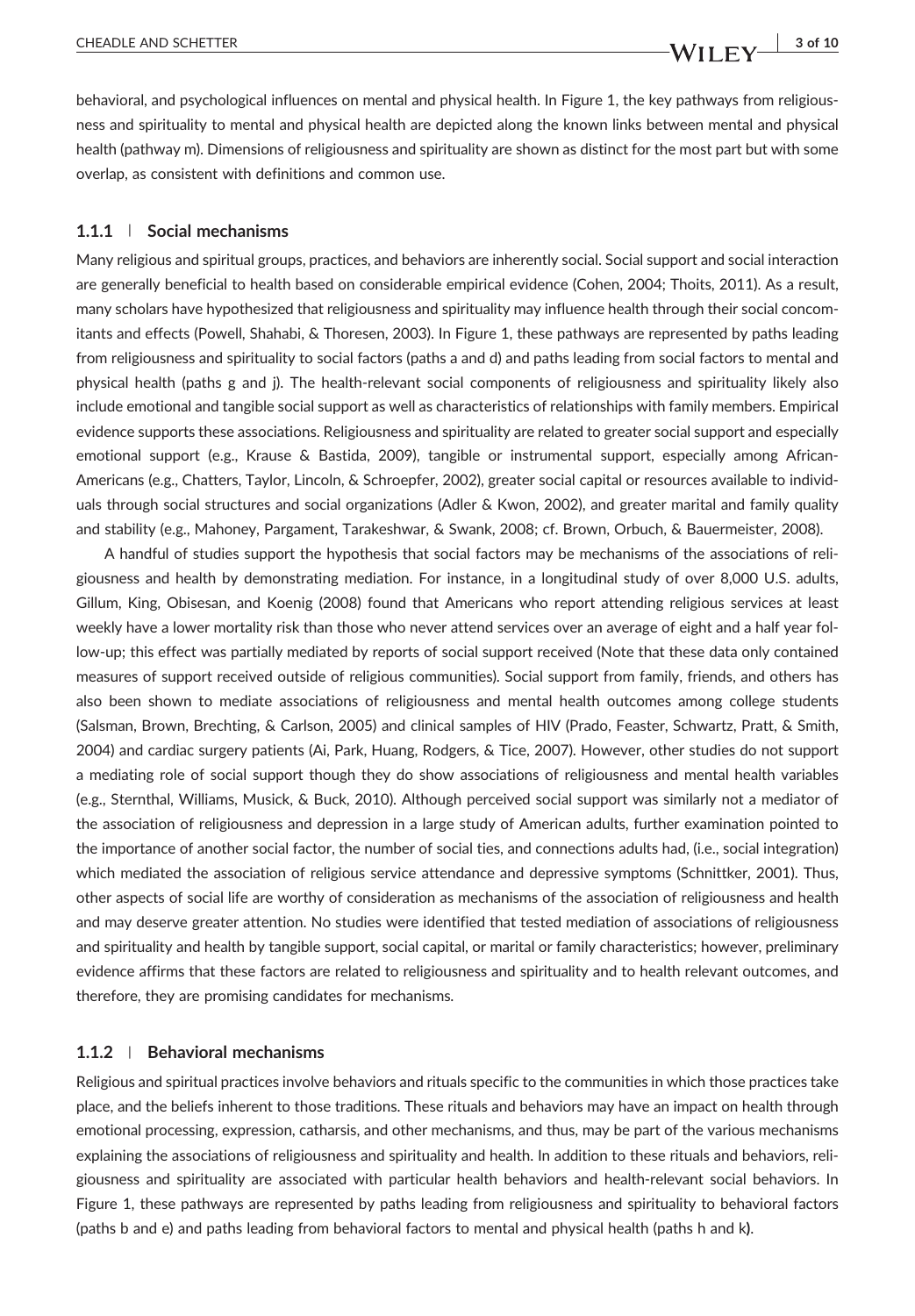# 4 of 10 WII FV CHEADLE AND SCHETTER

Some empirical evidence suggests that the behavioral rituals associated with religiousness and spirituality are linked to better health. One's own prayer (versus intercessory prayer) is associated with better mental health in adults and among undergraduate college students (e.g., Ellison, Boardman, Williams, & Jackson, 2001; cf. Masters & Spielmans, 2007). Engaging in religious or spiritual ritual may also influence health through other health‐relevant processes such as instilling peace and calm, strengthening religious and spiritual belief and commitment, and promoting social connections (Ellison, Burdette, & Hill, 2009; Schnittker, 2001).

Most robustly, religiousness and spirituality are clearly tied to health behaviors. Religious and spiritual people have better diets (e.g., Debnam, Holt, Clark, Roth, & Southward, 2012; Park, Edmondson, Hale‐Smith, & Blank, 2009; cf. Hill, Burdette, Ellison, & Musick, 2006), engage in more physical activities (Hill et al., 2006; Park et al., 2009), have better medical regime adherence (e.g., Strawbridge, Shema, Cohen, & Kaplan, 2001; cf. Kremer, Ironson, & Porr, 2009), and engage in fewer health degrading behaviors like substance use and risky sex (Strawbridge et al., 2001; cf. Hill et al., 2006; Park et al., 2009). Each of these health behaviors is associated with good health outcomes and mortality, and thus, could be mechanisms of the associations of religiousness and spirituality and health. Despite these associations, there is a little research concerning their functioning as actual mechanisms, or mediators, of associations of religiousness and spirituality and health. Future research should focus on whether these behaviors mediate associations of religiousness, spirituality, and health, and not simply seek to demonstrate that these behaviors are common among religious and spiritual persons or that these behaviors are associated with mental and physical health.

#### 1.1.3 | Psychological mechanisms

Many dimensions of religiosity and spirituality likely have their effects on health through psychological pathways. For example, associations of religiousness and spirituality and health may be explained by conceptualizing religiousness and spirituality as worldviews that enable people to make meaning of their lives (Park, 2007). In samples from both the United States and abroad, Diener, Tay, and Myers (2011) have demonstrated that religiousness is associated with greater well-being and that this association is mediated by purpose and meaning in life. These factors have also been shown to mediate associations of religiousness and mental health in clinical samples (Contrada et al., 2008; cf. Nelson et al., 2009).

#### 1.1.3.1 | Psychosocial resources

It has been theorized that positive psychosocial resources, especially optimism, mastery, self-esteem, and gratitudeeach of which are emphasized and valued by religious and spiritual traditions—may be higher in religious and spiritual people. These resources have well‐established salutary associations with health and clearly mediate associations of health and other psychosocial factors (e.g., Rasmussen, Scheier, & Greenhouse, 2009; Sowislo & Orth, 2013; Taylor, Kemeny, Reed, Bower, & Gruenewald, 2000). Accordingly, there is some evidence that suggests that optimism, mastery, self-esteem, and positive affect, in particular, may be mechanisms of associations of religiousness and spirituality and health.

Although optimism has mixed associations with religiousness and spirituality (e.g., Ciarrocchi, Dy‐Liacco, & Deneke, 2008; Mattis, Fontenot, Hatcher‐Kay, Grayman, & Beale, 2003), evidence from a few studies is clearer that optimism mediates associations of spirituality and religiousness with various health outcomes, both mental and physical. First, in a sample of undergraduates, optimism, as well as social support, mediated the association between intrinsic religiousness and life satisfaction (Salsman et al., 2005). Similarly, in a large sample of students interviewed shortly after the 9/11 terrorist attacks, prayer and strength of faith affected anxiety and depression through positive attitudes, including optimism (Ai, Tice, Peterson, & Huang, 2005). Lastly, Ai's team also found that optimism mediated the association of use of petitionary prayer and postoperative well‐being in adults after open‐heart surgery (Ai, Tice, Huang, Rodgers, & Bolling, 2008).

Religious and spiritual commitment is theorized to engender both mastery and self‐esteem. Commitment and involvement to one's religion or faith can reinforce one's beliefs and worldviews, thereby leading to feelings of control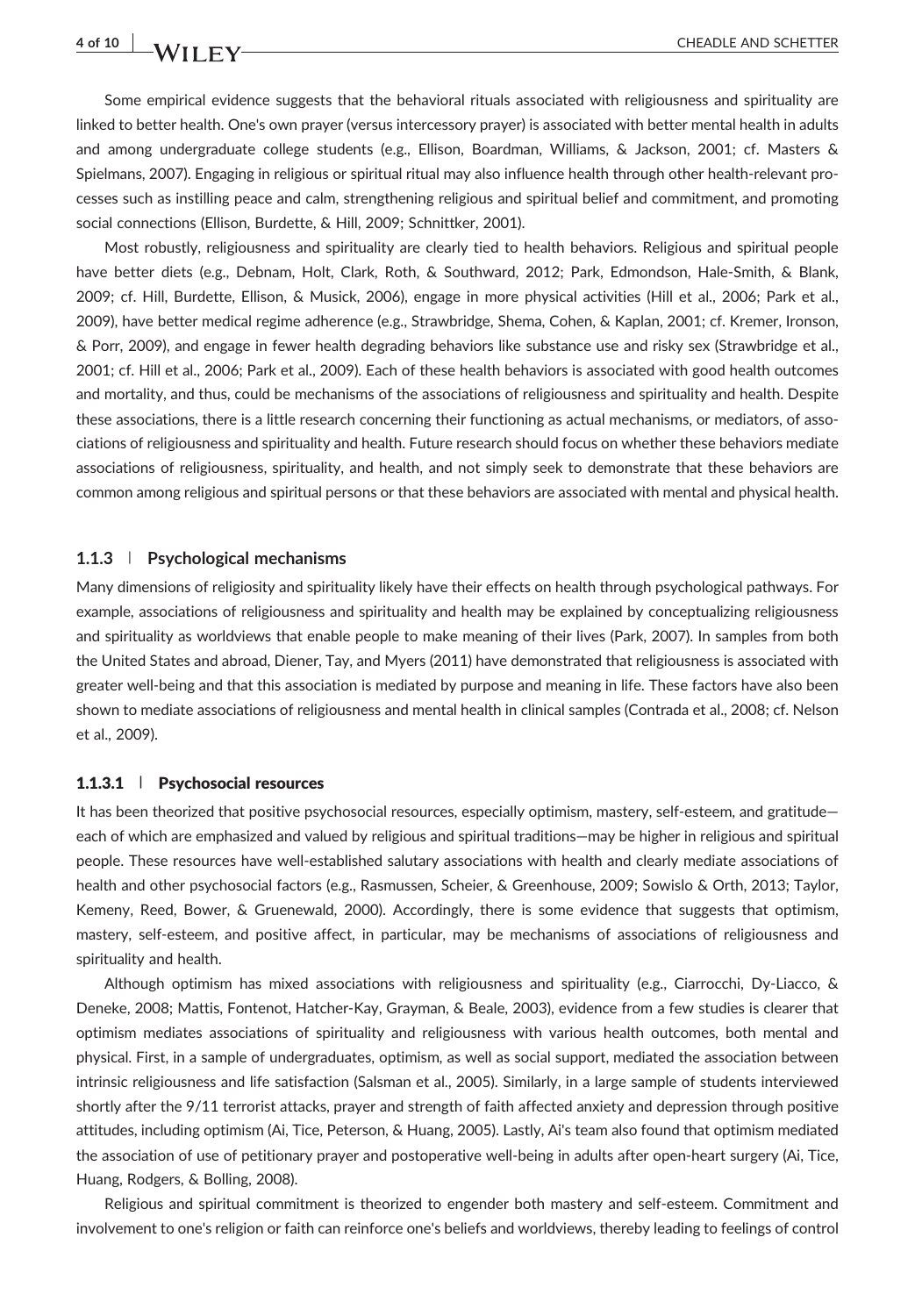and mastery and affirmation and self‐esteem (Ellison, 1991). Empirical evidence provides mixed support for these associations (e.g., Kashdan & Nezlek, 2012; Oates & Goode, 2013). Despite these associations, few studies have tested whether these factors mediate associations of religiousness and spirituality and health. In a large sample of adolescents from the Add Health study, both internal and external religiousness inversely predicted depressive symptoms after 1 year, and self-esteem partially mediated this association for European-American and African-American adolescents (Le, Tov, & Taylor, 2007). Similar mediation of the effect of spirituality has been shown in a sample of Puerto Rican women with HIV (Simoni & Ortiz, 2003). However, two large studies found that self‐esteem did not mediate the association of religiousness and health outcomes (Ellison et al., 2001; Musick, House, & Williams, 2004). Only one study was identified that tested mastery as a mechanism of an association of religiousness and mental health and mediation was not seen (Schieman, 2008).

Though sometimes considered an indicator of emotional or mental health rather than a contributor to health, some researchers have investigated the possibility that positive affect mediates the associations of religiousness and spirituality and health. In two studies of people with cancer, positive affect has been shown to mediate these associations: for cancer‐related health behavior performance (Park et al., 2009) and for emotional functioning (Holt et al., 2011). These studies suggest that for some, positive affect may be an important contributor to the associations of religiousness and spirituality and health.

Another hypothesis is that religious and spiritual values and practices may help individuals to regulate their negative emotions and thereby lead to better mental and physical health. For instance, religious coping, a strategy of emotional regulation, is linked to better mental health in nonclinical samples (e.g., Schwartz, Meisenhelder, Ma, & Reed, 2003) and to physical health in clinical samples (e.g., Ai, Peterson, Bolling, & Rodgers, 2006). Religious people also have been found to have better self-control and self-regulation, which has, in some studies, mediated the association of religiousness and health (McCullough & Willoughby, 2009). Furthermore, particular beliefs and behaviors considered to be methods of "religious" coping or emotion regulation may be other behaviors already hypothesized as mechanisms of this such as prayer (McCullough & Willoughby, 2009) or seeking social support.

In sum, there is some evidence supporting psychological mechanisms of associations of religiousness and spirituality and health including meaning and purpose, psychosocial resources, and emotion regulation or religious coping. Each of these pathways is ripe for further investigation to uncover important links between religiousness and spirituality and health.

#### 1.1.4 | Biological mechanisms.

The hypothesized biological mechanisms possibly explaining the associations of religiousness and spirituality to health have been less studied. Yet, religiousness and spirituality have been linked with biological markers known to be relevant to multiple diseases and to general health. These include HPA products such as cortisol (e.g., Carrico et al., 2006) and markers of inflammation (e.g., Ford, Loucks, & Berkman, 2006; King & Pearson, 2001; Lutgendorf, Russell, Ullrich, Harris, & Wallace, 2004). It has been suggested that biological markers and the associated underlying physiological processes may be mechanisms of the association of religiousness and spirituality and health (Seeman, Dubin, & Seeman, 2003). In Figure 1, these pathways are represented by paths leading from religiousness and spirituality to biological mechanisms, paths q and r, and paths leading from social factors to mental and physical health, paths s and t. Furthermore, it is likely that the social, behavioral, and psychological mechanisms hypothesized to mediate the associations of religiousness and spirituality and health are also associated with markers of physiological processes. In Figure 1, these potential pathways are represented by paths n, o, and p. Finally, the mechanisms that are proposed to mediate associations of religiousness and spirituality with health are likely to be intertwined with variables interacting and influencing each other; therefore, these mutual influences are represented in Figure 1 by paths u, v, and w. In sum, there are clear opportunities for researchers to further investigate these pathways ideally in collaboration across areas of expertise.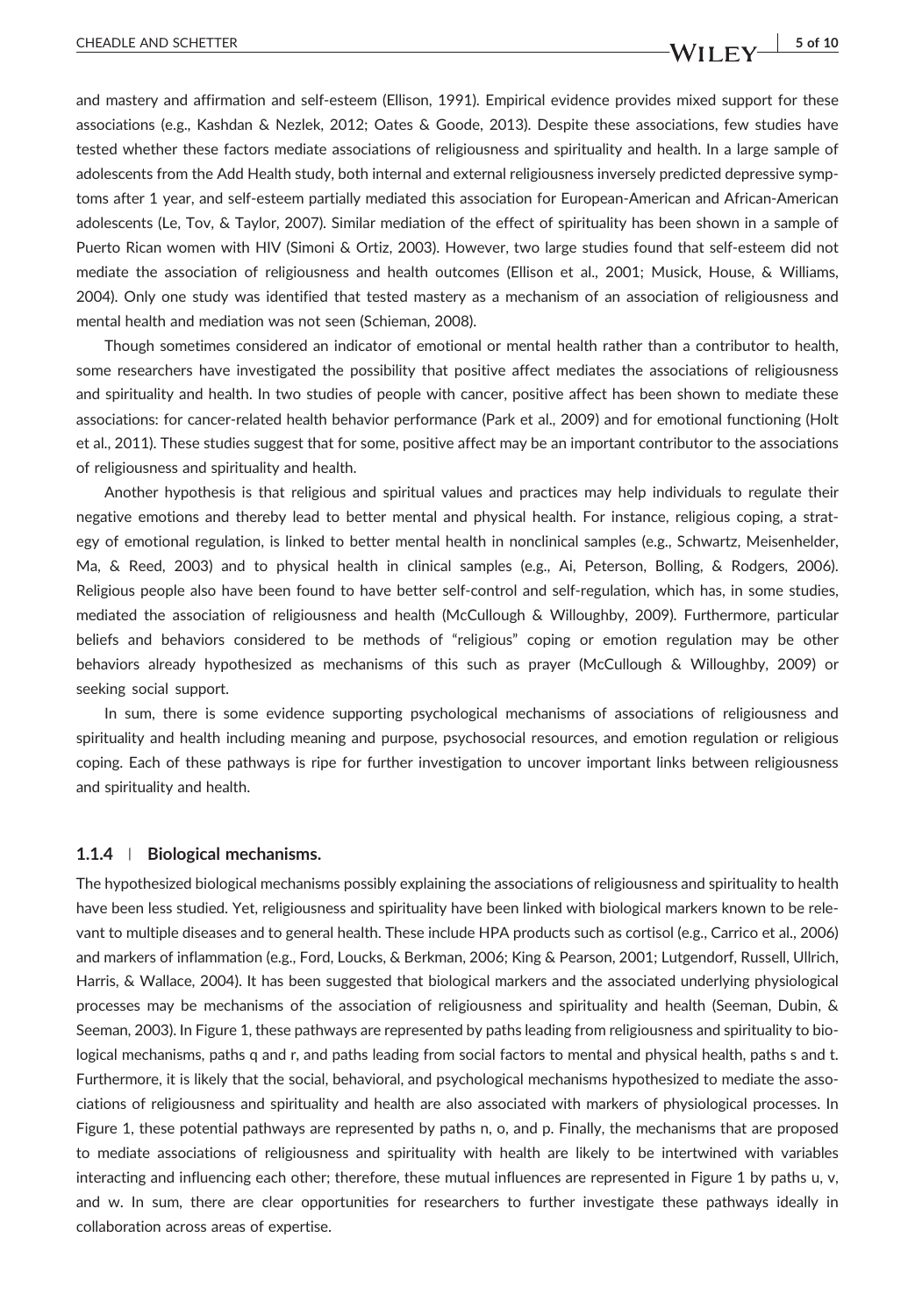6 of 10 WII FV——————————————————————————CHEADLE AND SCHETTER

### 2 | DISCUSSION

There are many social, behavioral, and psychological factors that may function as mechanisms explaining associations of religiousness and spirituality with health. Some—such as social support, meaning in life, and psychosocial resources —have been shown to be mediators of these associations whereas others have been shown to be associated with religiousness and/or spirituality and are health‐relevant but have not been explicitly tested as mechanisms. Very few research studies and programs focus on particular mechanisms but those that do provide useful models for future research.

Among the four sets of mechanisms, we recommend further testing of the hypothesized social mechanisms in particular. It has been well established that religiousness and spirituality are associated with greater social support, and future research should test the hypothesis that social support mediates associations of religiousness and spirituality and physical health. Such research will benefit from the expertise of social psychologists.

Hypothesized behavioral mechanisms of the associations of religiousness and health have perhaps been the least generative of the suggested mechanisms, but a review of research highlights two important areas for future research. First, the idea that ritual participation reduces anxiety and thereby improves health is a hypothesis that could be tested through experimental methods, but only one such study was identified (Anastasi & Newberg, 2008). Second, it is clear that religiousness and spirituality are associated with better health behaviors such as exercise and diet, however, these have been little tested as mediators. Such research could make significant contributions by examining prospective associations of religiousness and spirituality, health behaviors, and physical health outcomes such as disease and mortality. This research will benefit from interdisciplinary collaborations among researchers from psychology and the social sciences, medicine, and health professions, and also theologians and religion scholars.

Many of the proposed psychological mechanisms are also ripe for further testing. Particularly of interest are the psychosocial resources. Such research will benefit from the strong work on these resources in positive and health psychology research.

Research on biological and physiological mechanisms of associations of religiousness and spirituality and health is in its infancy. Basic research is needed to establish the strength and nature of associations of dimensions of religiousness and spirituality with biological markers of particular physiological pathways. In addition, tests of mediation effects of these biological markers will be extraordinarily instructive for this field. In our opinion, getting to the bottom of this robust area of research will require the expertise of health psychology and interdisciplinary collaboration with health professionals and researchers from other fields.

Importantly, the mechanisms summarized herein do not function in isolation. These processes influence and interact with each other. In the next generation of research, it is important to consider links between variables rather than individual pathways alone. Indeed, there is some evidence of this. For instance, social support appears to mediate the associations of religiousness and spirituality and health behaviors (Debnam et al., 2012). Other research indicates that relationships with God are associated with health, and this association appears to be mediated by aspects of religiousness and spirituality (e.g., Miner, 2009). These findings hint at the potential complexity of associations of dimensions of religiousness and spirituality, social, psychological, behavioral, and biological mediators, and physical and mental health outcomes yet to be uncovered. Furthermore, there are important confounding factors to consider that may also contribute to observed associations including socioeconomic status, genetics, personality, and propensity for risk‐taking (D'Onofrio, Eaves, Murrelle, Maes, & Spilka, 1999; Ellison & Levin, 1998; George, Ellison, & Larson, 2002; Koenig et al., 2012). In some studies, these factors are controlled, but they are interesting in their own right to model into underlying mechanisms and reflect interesting hypotheses worthy of further study, though not considered in detail in this review.

Lastly, research on religiousness, spirituality, and health has been limited by methodological issues including lack of agreement on definitions of religiousness and spirituality, poor measures of religiousness and spirituality, a dearth of programmatic research, and small samples. Researchers must endeavor to address these limitations as future research investigates mechanisms of associations of religiousness and spirituality and health.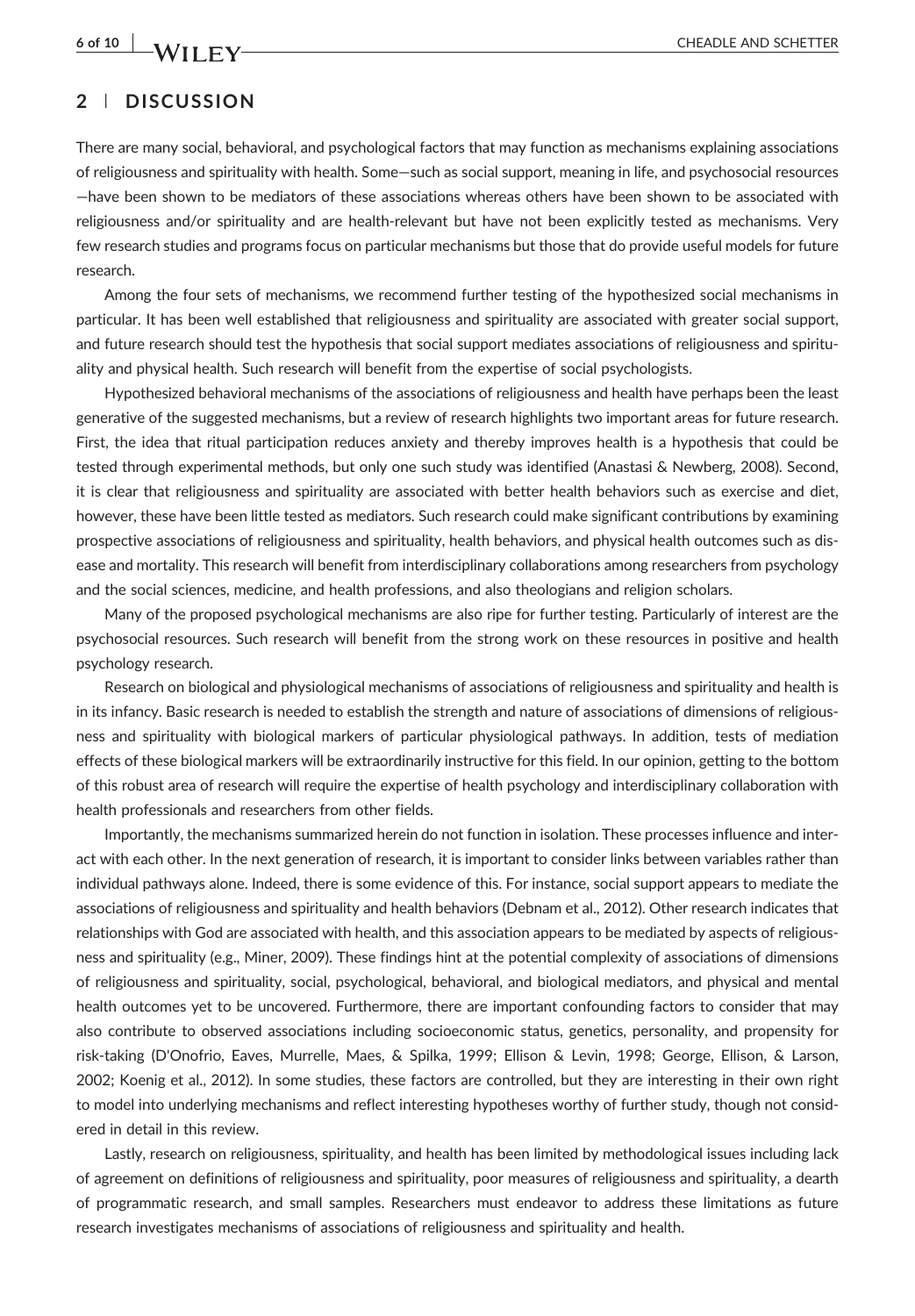Understanding these mechanisms is important in order to advance knowledge and to inform efforts to improve wellness within communities and for individuals. Given that religion and spirituality are universal and common influences in individuals' lives that affect their health, getting at the underlying processes and considering how to integrate them into methods to improve health are valuable. Whereas promotion of religiousness and spirituality is not always possible or ethical, promoting mediating mechanisms such as social support and psychosocial resources may be realistic. Interdisciplinary research that combines expertise from different domains of psychological science and across social sciences, medical fields, and religious studies is especially well suited to examining these potential pathways. Social and health psychologies play a pivotal role in this future research agenda on social, behavioral, psychological, and biological mechanisms of the associations of religiousness and spirituality with mental and physical health.

#### **REFERENCES**

Adler, P. S., & Kwon, S. W. (2002). Social capital: Prospects for a new concept. Academy of Management Review, 27(1), 17–40.

- Ai, A. L., Park, C. L., Huang, B., Rodgers, W. L., & Tice, T. N. (2007). Psychosocial mediation of religious coping styles: A study of short-term psychological distress following cardiac surgery. Personality & Social Psychology Bulletin, 33(6), 867-882.
- Ai, A. L., Peterson, C., Bolling, S. F., & Rodgers, W. L. (2006). Depression, faith‐based coping, and short‐term postoperative global functioning in adult and older patients undergoing cardiac surgery. Journal of Psychosomatic Research, 60(1), 21–28.<http://doi.org/10.1016/j.jpsychores.2005.06.082>
- Ai, A. L., Tice, T. N., Huang, B., Rodgers, W., & Bolling, S. F. (2008). Types of prayer, optimism, and well‐being of middle‐aged and older patients undergoing open-heart surgery. Mental Health, Religion & Culture, 11(1), 131-150.
- Ai, A. L., Tice, T. N., Peterson, C., & Huang, B. (2005). Prayers, spiritual support, and positive attitudes in coping with the September 11 national crisis. Journal of Personality, 73(3), 763–791. doi: [10.1111/j.1467-6494.2005.00328.x](http://doi.org/10.1111/j.1467-6494.2005.00328.x)
- Anastasi, M. W., & Newberg, A. B. (2008). A preliminary study of the acute effects of religious ritual on anxiety. Journal of Alternative and Complementary Medicine, 14(2), 163–165.
- Brown, E., Orbuch, T. L., & Bauermeister, J. A. (2008). Religiosity and marital stability among black American and white American couples. Family Relations, 57(2), 186–197.
- Carrico, A. W., Ironson, G., Antoni, M. H., Lechner, S. C., Durán, R. E., Kumar, M., & Schneiderman, N. (2006). A path model of the effects of spirituality on depressive symptoms and 24-h urinary-free cortisol in HIV-positive persons. Journal of Psychosomatic Research, 61(1), 51–58.
- Chatters, L. M., Taylor, R. J., Lincoln, K. D., & Schroepfer, T. (2002). Patterns of informal support from family and church members among African Americans. Journal of Black Studies, 33(1), 66–85.
- Ciarrocchi, J. W., Dy‐Liacco, G. S., & Deneke, E. (2008). Gods or rituals? Relational faith, spiritual discontent, and religious practices as predictors of hope and optimism. The Journal of Positive Psychology, 3(2), 120–136.
- Cohen, S. (2004). Social relationships and health. American Psychologist, 59(8), 676–684.
- Contrada, R. J., Boulifard, D. A., Hekler, E. B., Idler, E. L., Spruill, T. M., Labouvie, E. W., & Krause, T. J. (2008). Psychosocial factors in heart surgery: Presurgical vulnerability and postsurgical recovery. Health Psychology, 27(3), 309–319.
- Debnam, K., Holt, C. L., Clark, E. M., Roth, D. L., & Southward, P. (2012). Relationship between religious social support and general social support with health behaviors in a national sample of African Americans. Journal of Behavioral Medicine, 35(2), 179–189.
- Diener, E., Tay, L., & Myers, D. G. (2011). The religion paradox: If religion makes people happy, why are so many dropping out? Journal of Personality and Social Psychology, 101(6), 1278–1290.
- D'Onofrio, B. M., Eaves, L. J., Murrelle, L., Maes, H. H., & Spilka, B. (1999). Understanding biological and social influences on religious affiliation, attitudes, and behaviors: A behavior genetic perspective. Journal of Personality, 67(6), 953–984.
- Ellison, C. G. (1991). Religious involvement and subjective well‐being. Journal of Health and Social Behavior, 32(1), 80–99.
- Ellison, C. G., & Levin, J. S. (1998). The religion-health connection: Evidence, theory, and future directions. Health Education & Behavior, 25(6), 700–720.
- Ellison, C. G., Boardman, J. D., Williams, D. R., & Jackson, J. S. (2001). Religious involvement, stress, and mental health: Findings from the 1995 Detroit area study. Social Forces, 80(1), 215–249.
- Ellison, C. G., Burdette, A. M., & Hill, T. D. (2009). Blessed assurance: Religion, anxiety, and tranquility among US adults. Social Science Research, 38(3), 656–667.
- Ford, E. S., Loucks, E. B., & Berkman, L. F. (2006). Social integration and concentrations of C‐reactive protein among US adults. Annals of Epidemiology, 16(2), 78–84.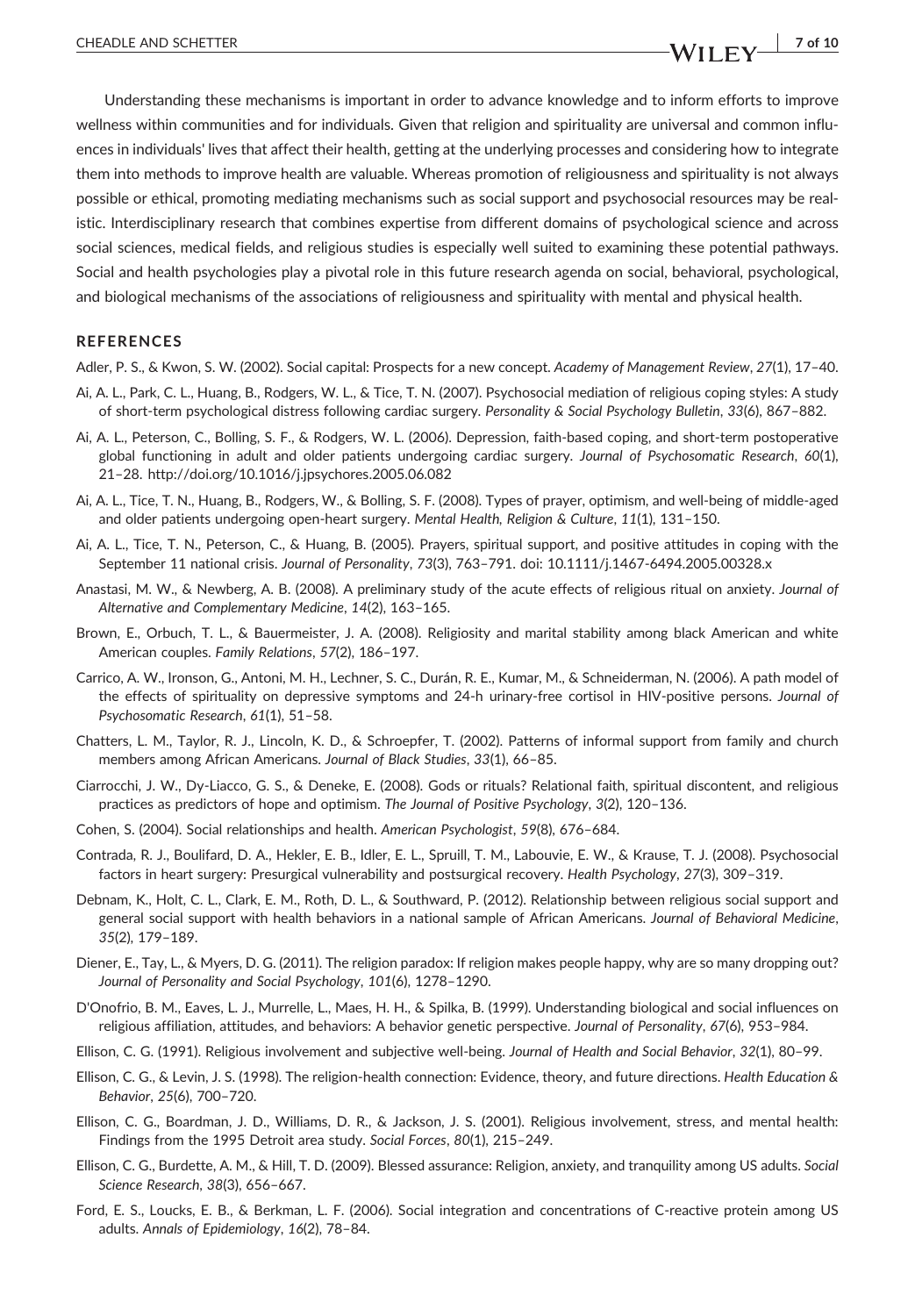### 8 of 10 WII FV CHEADLE AND SCHETTER

- George, L. K., Ellison, C. G., & Larson, D. B. (2002). Explaining the relationships between religious involvement and health. Psychological Inquiry, 13(3), 190–200.
- Gillum, R. F., & Ingram, D. D. (2006). Frequency of attendance at religious services, hypertension, and blood pressure: The third national health and nutrition examination survey. Psychosomatic Medicine, 68(3), 382–385.
- Gillum, R. F., King, D. E., Obisesan, T. O., & Koenig, H. G. (2008). Frequency of attendance at religious services and mortality in a U.S. national cohort. Annals of Epidemiology, 18(2), 124–129.
- Hill, P. C., Pargament, K. I., Hood, R. W., McCullough, M. E., Swyers, J. P., Larson, D. B., & Zinnbauer, B. J. (2000). Conceptualizing religion and spirituality: Points of commonality, points of departure. Journal for the Theory of Social Behaviour, 30(1), 51–77.
- Hill, T. D., Burdette, A. M., Ellison, C. G., & Musick, M. a. (2006). Religious attendance and the health behaviors of Texas adults. Preventive Medicine, 42(4), 309–312.
- Holt, C. L., Wang, M. Q., Caplan, L., Schulz, E., Blake, V., & Southward, V. L. (2011). Role of religious involvement and spirituality in functioning among African Americans with cancer: Testing a mediational model. Journal of Behavioral Medicine, 34(6), 437–448.
- Kashdan, T. B., & Nezlek, J. B. (2012). Whether, when, and how is spirituality related to well‐being? Moving beyond single occasion questionnaires to understanding daily process. Personality & Social Psychology Bulletin, 38(11), 1523–1535.
- King, D. E., & Pearson, W. S. (2001). The relationship between attendance at religious services and cardiovascular inflammatory markers. Psychiatry: Interpersonal and Biological Processes, 31(4), 415–425.
- Koenig, H. G. (2008). Concerns about measuring "spirituality" in research. The Journal of Nervous and Mental Disease, 196(5), 349–355.
- Krause, N. M., & Bastida, E. (2009). Core religious beliefs and providing support to others in late life. Mental Health, Religion & Culture, 12(1), 75–96.
- Kremer, H., Ironson, G., & Porr, M. (2009). Spiritual and mind–body beliefs as barriers and motivators to HIV‐treatment decision-making and medication adherence? A treatment study. AIDS Patient Care and STDs, 23(2), 127-134.
- Le, T. N., Tov, W., & Taylor, J. (2007). Religiousness and depressive symptoms in five ethnic adolescent groups. International Journal for the Psychology of Religion, 17(3), 209–232.
- Lutgendorf, S. K., Russell, D. W., Ullrich, P., Harris, T. B., & Wallace, R. (2004). Religious participation, interleukin‐6, and mortality in older adults. Health Psychology, 23(5), 465–475.
- Mahoney, A., Pargament, K. I., Tarakeshwar, N., & Swank, A. B. (2008). Religion in the home in the 1980s and 1990s: A meta-analytic review and conceptual analysis of links between religion, marriage, and parenting. Psychology of Religion and Spirituality, S(1), 63–101.
- Masters, K. S., & Spielmans, G. I. (2007). Prayer and health: Review, meta-analysis, and research agenda. Journal of Behavioral Medicine, 30(4), 329–338.
- Mattis, J. S., Fontenot, D. L., & Hatcher-Kay, C. A. (2003). Religiosity, racism, and dispositional optimism among African Americans. Personality and Individual Differences, 34, 1025–1038.
- McCullough, M. E., & Willoughby, B. L. (2009). Religion, self‐regulation, and self‐control: Associations, explanations, and implications. Psychological Bulletin, 135(1), 69–93.
- McCullough, M. E., Hoyt, W. T., Larson, D. B., Koenig, H. G., & Thoresen, C. E. (2000). Religious involvement and mortality: A meta‐analytic review. Health Psychology, 19(3), 211–222.
- Miner, M. (2009). The impact of child–parent attachment, attachment to God, and religious orientation on psychological adjustment. Journal of Psychology and Theology, 37, 114–124.
- Musick, M. A., House, J. S., & Williams, D. R. (2004). Attendance at religious services and mortality in a national sample. Journal of Health and Social Behavior, 45(2), 198–213.
- Nelson, C., Jacobson, C. M., Weinberger, M. I., Bhaskaran, V., Rosenfeld, B., Breitbart, W., & Roth, A. J. (2009). The role of spirituality in the relationship between religiosity and depression in prostate cancer patients. Annals of Behavioral Medicine : A Publication of the Society of Behavioral Medicine, 38(2), 105–114.
- Oates, G. L., & Goode, J. (2013). Racial differences in effects of religiosity and mastery on psychological distress: Evidence from National Longitudinal Data. Society and Mental Health, 3(1), 40–58.
- Park, C. L. (2007). Religiousness/spirituality and health: A meaning systems perspective. Journal of Behavioral Medicine, 30, 319–328.
- Park, C. L., Edmondson, D., Hale‐Smith, A., & Blank, T. O. (2009). Religiousness/spirituality and health behaviors in younger adult cancer survivors: Does faith promote a healthier lifestyle? Journal of Behavioral Medicine, 32(6), 582–591.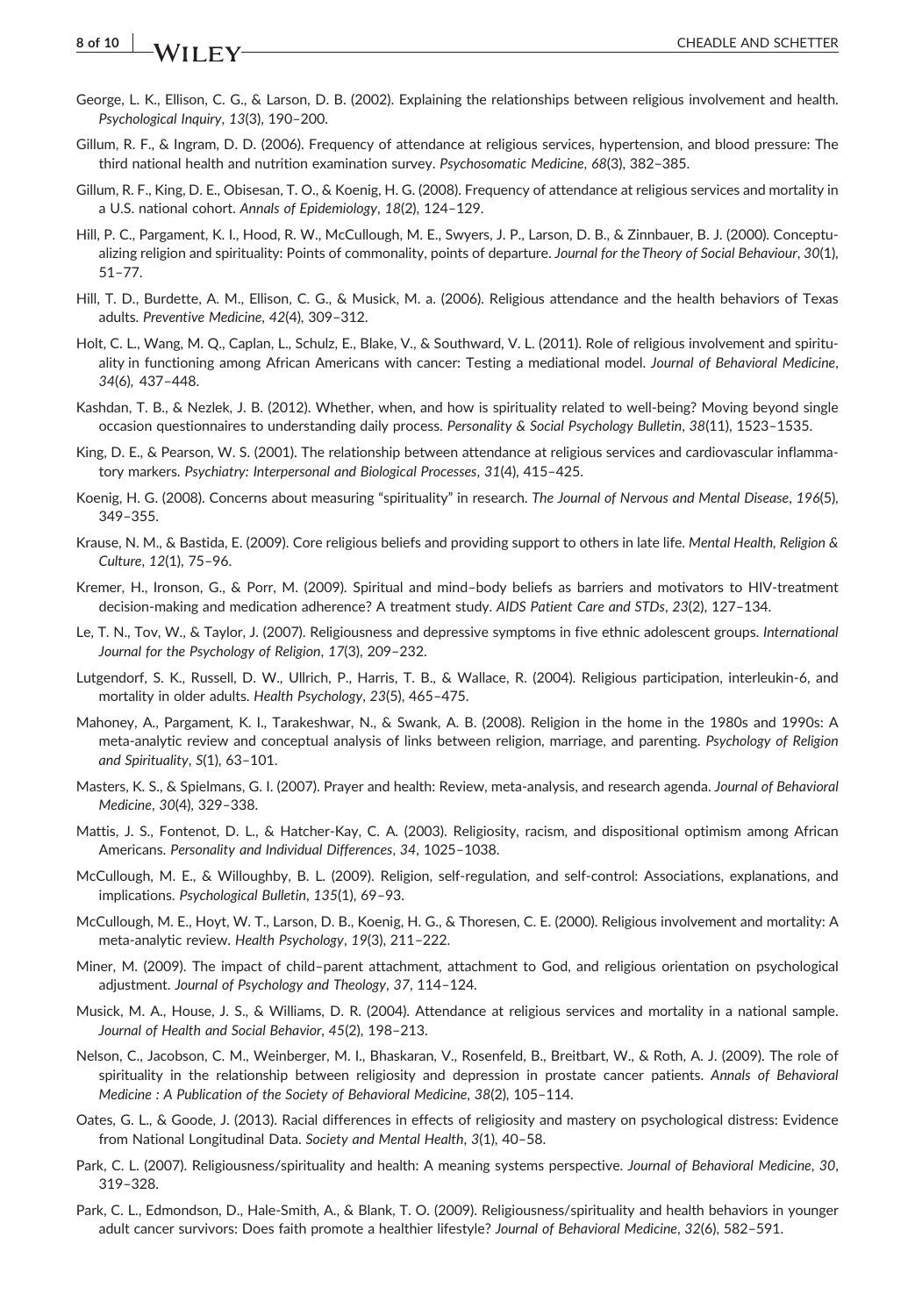Pew Forum on Religion & Public Life. (2012). "Nones" on the rise: One‐in‐five adults have no religious affiliation.

Pew Forum on Religion & Public Life. (2015). U.S. public becoming less religious.

- Powell, L. H., Shahabi, L., & Thoresen, C. E. (2003). Religion and spirituality: Linkages to physical health. American Psychologist, 58(1), 36–52.
- Prado, G., Feaster, D. J., Schwartz, S. J., Pratt, I. A., & Smith, L. (2004). Religious involvement, coping, social support, and psychological distress in HIV-seropositive African American mothers. AIDS and Behavior, 8(3), 221-235.
- Rasmussen, H. N., Scheier, M. F., & Greenhouse, J. B. (2009). Optimism and physical health: A meta-analytic review. Annals of Behavioral Medicine, 37(3), 239–256.
- Salsman, J. M., Brown, T. L., Brechting, E. H., & Carlson, C. R. (2005). The link between religion and spirituality and psychological adjustment: The mediating role of optimism and social support. Personality & Social Psychology Bulletin, 31(4), 522–535.
- Schieman, S. (2008). The education‐contingent association between religiosity and health: The differential effects of self-esteem and the sense of mastery. Journal for the Scientific Study of Religion, 47(4), 710-724.
- Schnall, E., Wassertheil‐Smoller, S., Swencionis, C., Zemon, V., Tinker, L., O'Sullivan, M. J., … Goodwin, M. (2010). The relationship between religion and cardiovascular outcomes and all‐cause mortality in the Women's Health Initiative observational study. Psychology & Health, 25(2), 249–263.
- Schnittker, J. (2001). When is faith enough? The effects of religious involvement on depression. Journal for the Scientific Study of Religion, 3, 393–411.
- Schwartz, C., Meisenhelder, J. B., Ma, Y., & Reed, G. (2003). Altruistic social interest behaviors are associated with better mental health. Psychosomatic Medicine, 65(5), 778–785.
- Seeman, T. E., Dubin, L. F., & Seeman, M. (2003). Religiosity/spirituality and health: A critical review of the evidence for biological pathways. American Psychologist, 58(1), 53–63.
- Simoni, J. M., & Ortiz, M. Z. (2003). Mediational models of spirituality and depressive symptomatology among HIV‐positive Puerto Rican women. Cultural Diversity & Ethnic Minority Psychology, 9(1), 3–15.
- Smith, T. B., McCullough, M. E., & Poll, J. (2003). Religiousness and depression: Evidence for a main effect and the moderating influence of stressful life events. Psychological Bulletin, 129(4), 614–636.
- Sowislo, J. F., & Orth, U. (2013). Does low self‐esteem predict depression and anxiety? A meta‐analysis of longitudinal studies. Psychological Bulletin, 139(1), 213–240.
- Sternthal, M. J., Williams, D. R., Musick, M. A., & Buck, A. C. (2010). Depression, anxiety, and religious life: A search for mediators. Journal of Health and Social Behavior, 51(3), 343–359.
- Strawbridge, W. J., Shema, S. J., Cohen, R. D., & Kaplan, G. A. (2001). Religious attendance increases survival by improving and maintaining good health behaviors, mental health, and social relationships. Annals of Behavioral Medicine, 23(1), 68–74.
- Taylor, S. E., Kemeny, M. E., Reed, G., Bower, J. E., & Gruenewald, T. L. (2000). Psychological resources, positive illusions, and health. American Psychologist, 55(1), 99–109.
- Thoits, P. A. (2011). Mechanisms linking social ties and support to physical and mental health. Journal of Health and Social Behavior, 52(2), 145–161.

How to cite this article: Cheadle ACD, Dunkel Schetter C. Untangling the mechanisms underlying the links between religiousness, spirituality, and better health. Soc Personal Psychol Compass. 2017;11:e12299. <https://doi.org/10.1111/spc3.12299>

#### AUTHOR BIOGRAPHIES

Alyssa Cheadle, PhD is an Assistant Professor in the Psychology Department at Hope College in Holland,Michigan. She received her PhD in Psychology from the University of California, Los Angeles in 2016, and she holds a Master of Theological Studies from Harvard Divinity School where she focused on religion and social sciences. She conducts research on religiousness, spirituality, and mental and physical health and mechanisms underlying the effects. Her previous research focused on these topics in pregnant and postpartum women, and she has studied the health effects of forgivingness.